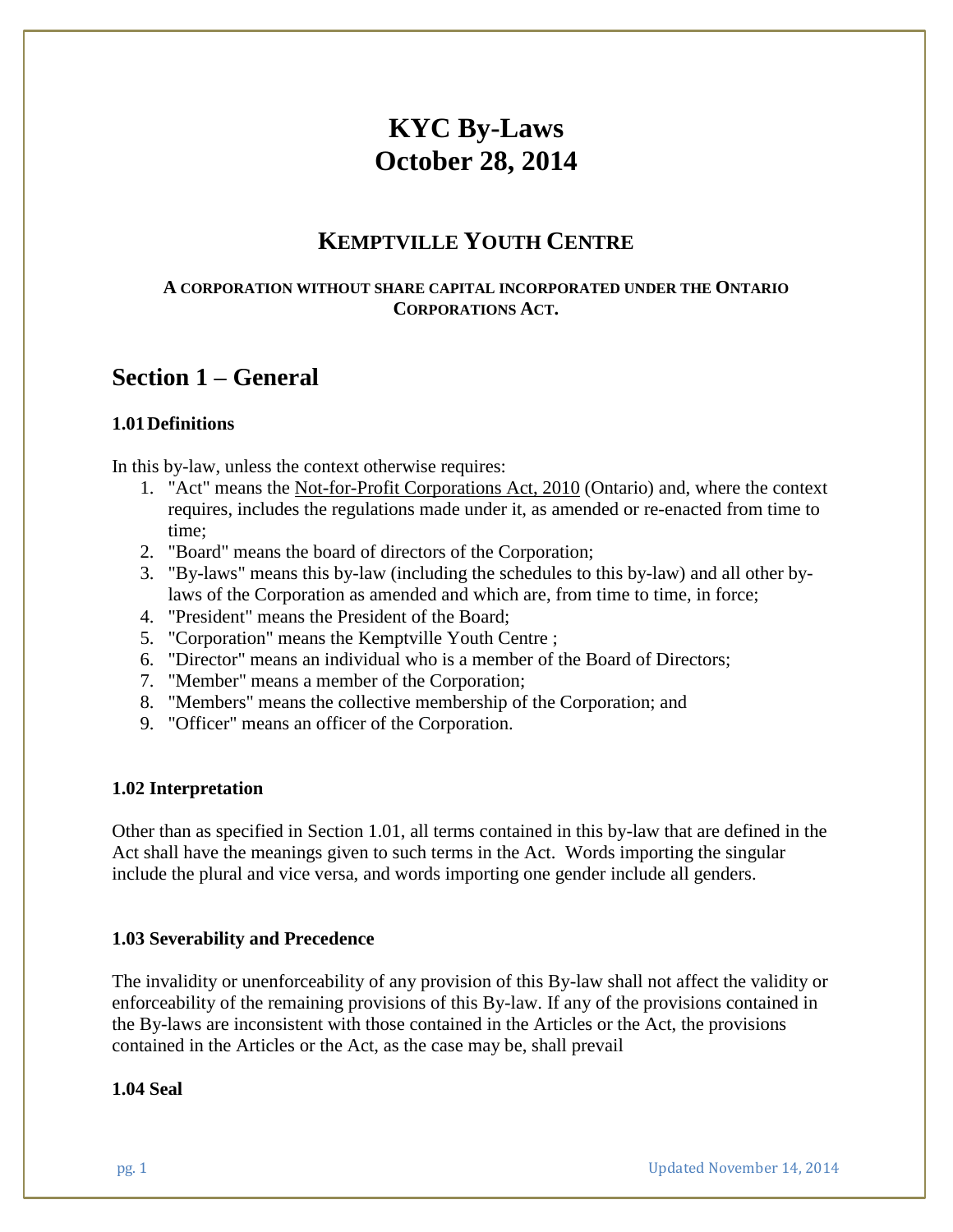The seal of the Corporation, if any, shall be in the form determined by the Board.

#### **1.05 Execution of Contracts**

Deeds, transfers, assignments, contracts, obligations and other instruments in writing requiring execution by the Corporation may be signed by two Directors. In addition, the Board may from time to time direct the manner in which and the person by whom a particular document or type of document shall be executed. Any person authorized to sign any document may affix the corporate seal, if any, to the document. Any Director may certify a copy of any instrument, resolution, by-law or other document of the Corporation to be a true copy thereof.

### **Section 2 – Directors**

#### **2.01 Election and Term**

The Board shall consist of at least seven and not more than 15 Directors. The Directors shall be elected by the Members. The term of office of the Directors (subject to the provisions, if any, of the articles) shall be from the date of the meeting at which they are elected or appointed until the next annual meeting or until their successors are elected or appointed.

#### **2.02 Required Attendance**

The office of a Director shall be vacated immediately:

- 1. If the Director resigns office by written notice to the secretary, which resignation shall be effective at the time it is received by the secretary or at the time specified in the notice, whichever is later;
- 2. If the Director dies or becomes bankrupt;
- 3. If the Director is found to be incapable of managing property by a court or under Ontario law; or
- 4. If, at a meeting of the Members, a resolution is passed by at least a majority of the votes cast by the Members removing the Director before the expiration of the Director's term of office.

#### **2.04 Removal of Directors**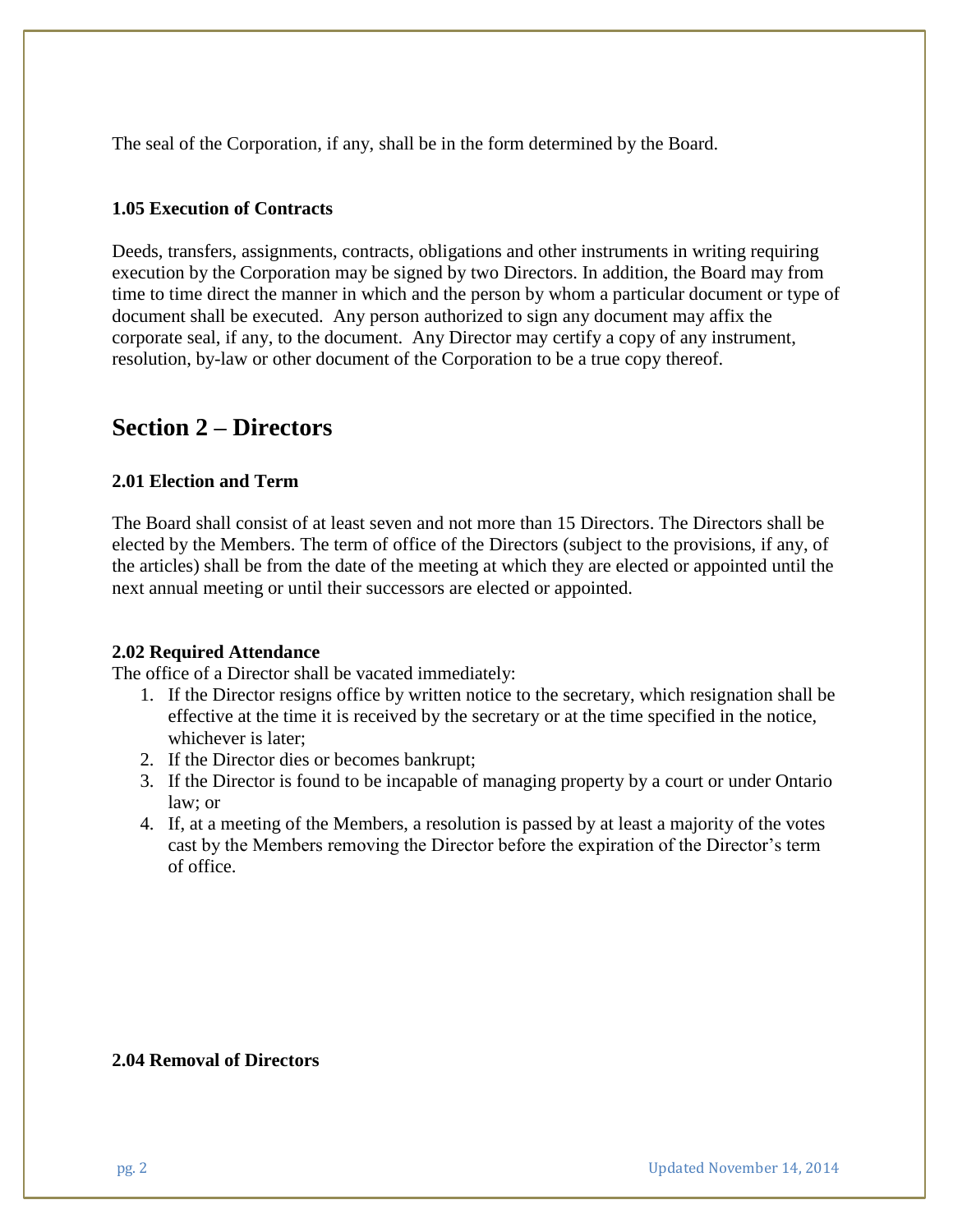A Director may be removed from office at a Board meeting or a General Meeting of the Members when:

- a) The Director has failed to meet the Qualifications of a Director of the Corporation; or
- b) The Director is absent from three meetings of the Board, in a calendar year; and
- c) Notice has been given:
	- i) to the Members of the General Meeting or Board of Directors meeting, and of the intention to pass a resolution to remove the Director at that meeting; and
	- ii) a resolution to remove the Director, stating the reason(s) for removal has been passed at the Annual General Meeting or Board of Directors Meeting by at least two-thirds of the votes cast.

#### **2.05 Filling Vacant Director Positions**

A vacancy on the Board shall be filled as follows:

- 1. A quorum of Directors may fill a vacancy among the Directors;
- 2. If there is not a quorum of Directors or there has been a failure to elect the minimum number of Directors set out in the articles, the Directors in office shall, without delay, call a special meeting of Members to fill the vacancy and, if they fail to call such a meeting, the meeting may be called by any Member;
- 3. If the vacancy occurs as a result of the Members removing a Director, the Members may fill the vacancy by a majority vote and any Director elected to fill the vacancy shall hold office for the remainder of the removed Director's term; and
- 4. The Board may fill any other vacancy by a majority vote, and the appointee shall hold office for the remainder of the unexpired portion of the term of the vacating Director. After that, the appointee shall be eligible to be elected as a Director.

#### **2.06 Committees**

Committees may be established by the Board as follows:

- 1. The Board may appoint from their number a managing Director or a committee of Directors and may delegate to the managing Director or committee any of the powers of the Directors excepting those powers set out in the Act that are not permitted to be delegated; and
- 2. Subject to the limitations on delegation set out in the Act, the Board may establish any committee it determines necessary for the execution of the Board's responsibilities. The Board shall determine the composition and terms of reference for any such committee. The Board may dissolve any committee by resolution at any time.

#### **2.07 Remuneration of Directors**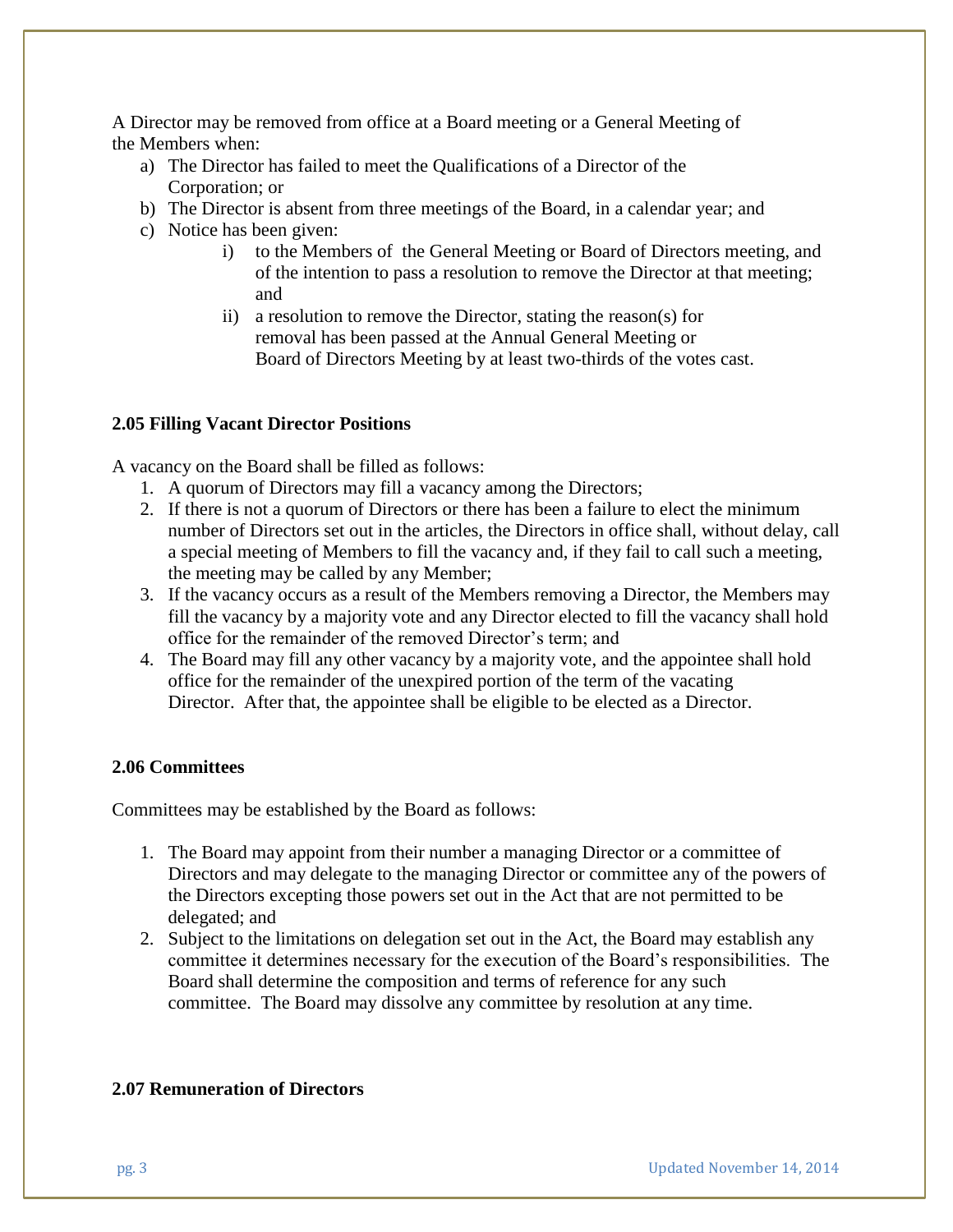The Directors shall serve as such without remuneration and no Director shall directly or indirectly receive any profit from occupying the position of Director; provided that:

- 1. Directors may be reimbursed for reasonable expenses they incur in the performance of their Directors' duties;
- 2. Directors may be paid remuneration and reimbursed for expenses incurred in connection with services they provide to the Corporation in their capacity other than as Directors, provided that the amount of any such remuneration or reimbursement is:
	- i) considered reasonable by the Board;
	- ii) approved by the Board for payment by resolution passed before such payment is made; and
	- iii) in compliance with the conflict of interest provisions of the Act.
- 3. Notwithstanding the foregoing, no Director shall be entitled to any remuneration for services as a Director or in other capacity if the Corporation is a charitable corporation, unless the provisions of the Act and the law applicable to charitable corporations are complied with.

# **Section 3 - Board Meetings**

#### **3.01 Calling of Meetings**

Meetings of the Directors may be called by the President or any two Directors at any time and any place on notice as required by this by-law, provided that, for the first organizational meeting following incorporation, an incorporator or a Director may call the first meeting of the Directors by giving not less than five days' notice to each Director, stating the time and place of the meeting.

#### **3.02 Regular Meetings**

The Board may fix the place and time of regular Board meetings and send a copy of the resolution fixing the place and time of such meetings to each Director, and no other notice shall be required for any such meetings.

#### **3.03 Notice**

Notice of the time and place for the holding of a meeting of the Board shall be given in the manner provided in Section 10 of this by-law to every Director of the Corporation not less than seven days before the date that the meeting is to be held. Notice of a meeting is not necessary if all of the Directors are present, and none objects to the holding of the meeting, or if those absent have waived notice or have otherwise signified their consent to the holding of such meeting. If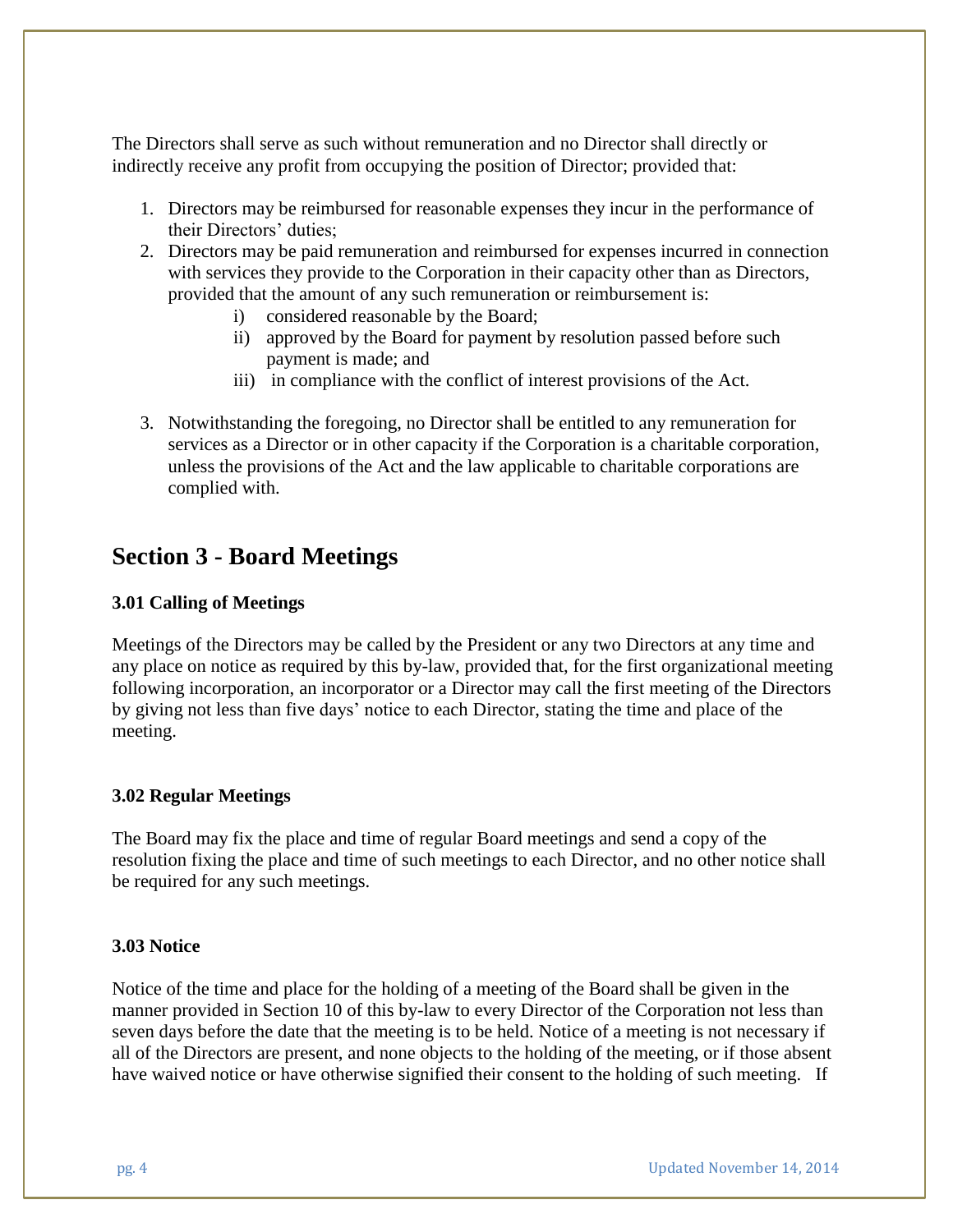a quorum of Directors is present, each newly elected or appointed Board may, without notice, hold its first meeting immediately following the annual meeting of the Corporation.

#### **3.04 President**

The President shall chair all Board meetings. In the absence of the President, the Vice-President shall chair Board meetings. In the absence of the President and the Vice-President, Directors present shall choose one of their number to act as the Chair.

#### **3.05 Voting**

Each Director has one vote. Questions arising at any Board meeting shall be decided by a majority of votes. In case of an equality of votes, the President shall not have a second or casting vote.

#### **3.06 Participation by Telephone or Other Communications Facilities**

If all of the Directors of the Corporation consent, a Director may participate in a meeting of the Board or of a committee of Directors by telephonic or electronic means that permits all participants to communicate adequately with each other during the meeting. A Director participating by such means is deemed to be present at that meeting.

#### **3.06 Participation at Board Meetings by Non-Directors**

The Board may invite or permit any person to attend or to speak at any Meeting of the Board of Directors.

The KYC Executive Director (ED) has a standing invitation to attend and present an ED report at all regular Board meetings

The President of the KYC Youth Council (YC) has a standing invitation to present a YC report and discuss YC related matters at regular meetings of the Board of Directors. The President of the KYC YC only attends the portion of the meeting that includes their presentation.

#### **Section 4 – Financial**

#### **4.01 Banking**

The Board shall by resolution from time to time designate the bank in which the money, bonds or other securities of the Corporation shall be placed for safekeeping.

#### **4.02 Financial Year**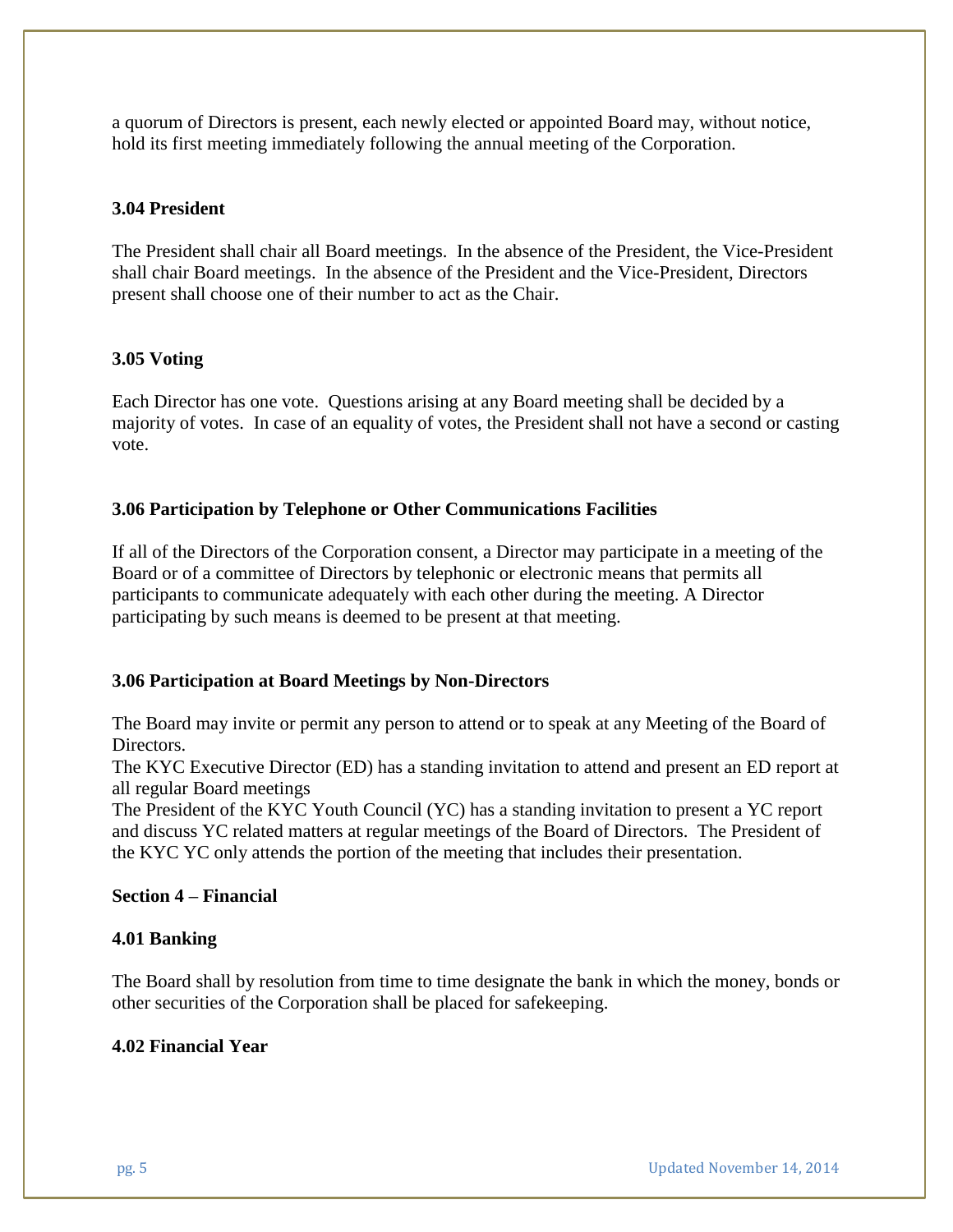The financial year of the Corporation ends on December 31 in each year or on such other date as the Board may from time to time by resolution determine.

# **Section 5 –Officers and Directors**

#### **5.01 Officers**

The Board shall appoint from among the officers a President, Vice-President, Treasurer and Secretary at its first meeting following the annual meeting of the Corporation. The office of treasurer and secretary may be held by the same person and may be known as the Secretary-Treasurer. The Board may appoint such other Directors and agents as it deems necessary, and who shall have such authority and shall perform such duties as the Board may prescribe from time to time.

#### **5.02 Office Held at Board's Discretion**

Any Director shall cease to hold office upon resolution of the Board.

#### **5.03 Duties**

Directors shall be responsible for the duties assigned to them and they may delegate to others the performance of any or all of such duties.

#### **5.04 Duties of the President**

The President shall perform the duties described in Schedule A and such other duties as may be required by law or as the Board may determine from time to time.

#### **5.05 Duties of the Vice-President**

The Vice-President shall perform the duties described in Schedule B and such other duties as may be required by law or as the Board may determine from time to time.

#### **5.06 Duties of the Treasurer**

The treasurer shall perform the duties described in Schedule C and such other duties as may be required by law or as the Board may determine from time to time.

#### **5.07 Duties of the Secretary**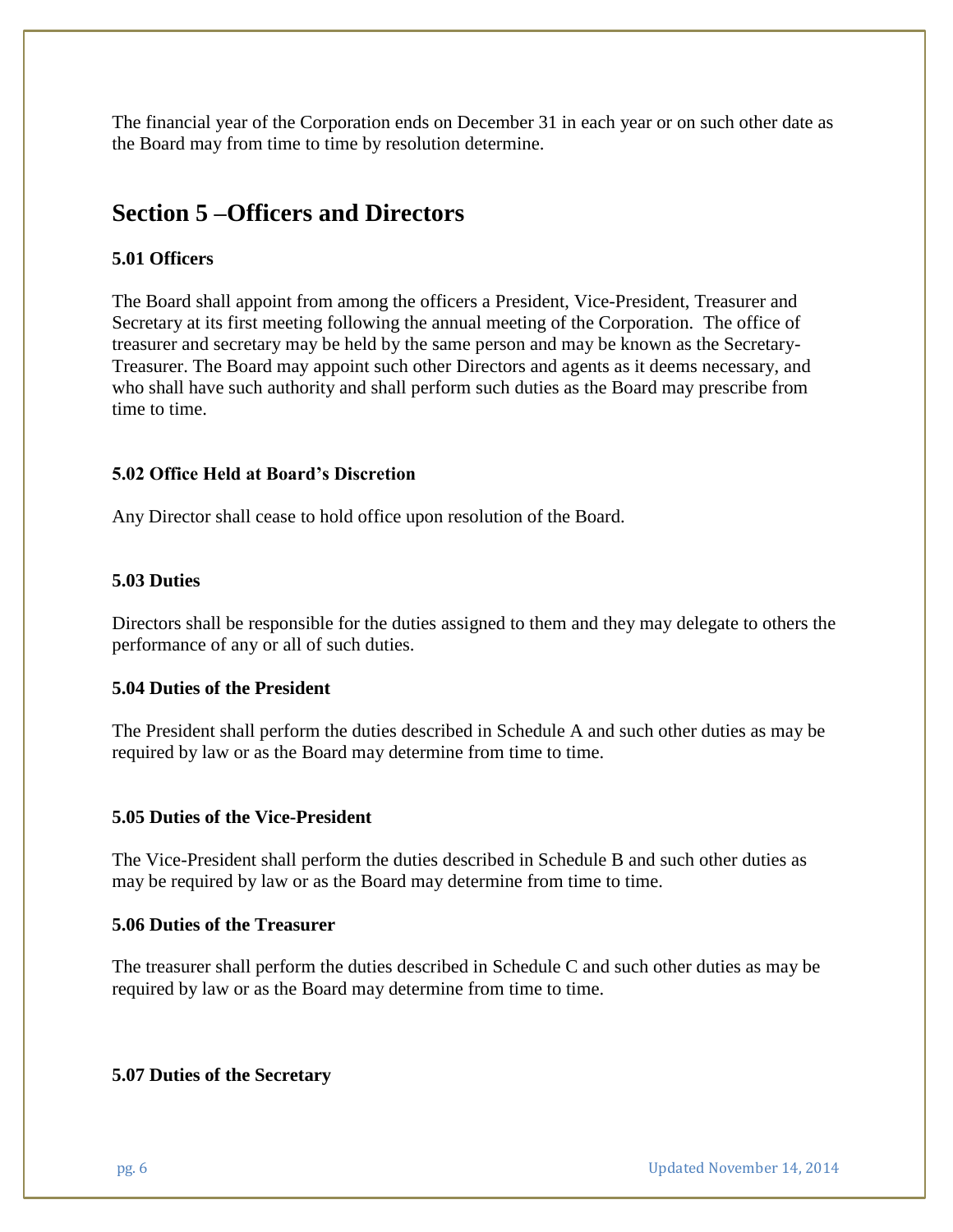The secretary shall perform the duties described in Schedule D and such other duties as may be required by law or as the Board may determine from time to time.

# **Section 6 - Protection of Officers, Directors and Others**

#### **6.01 Protection of Directors and Officers**

No Director, Officer or committee member of the Corporation is be liable for the acts, neglects or defaults of any other Director, Officer, committee member or employee of the Corporation or for joining in any receipt or for any loss, damage or expense happening to the Corporation through the insufficiency or deficiency of title to any property acquired by resolution of the Board or for or on behalf of the Corporation or for the insufficiency or deficiency of any security in or upon which any of the money of or belonging to the Corporation shall be placed out or invested or for any loss or damage arising from the bankruptcy, insolvency or tortious act of any person, firm or Corporation with whom or which any moneys, securities or effects shall be lodged or deposited or for any other loss, damage or misfortune whatever which may happen in the execution of the duties of his or her respective office or trust provided that they have:

- 1. Complied with the Act and the Corporation's articles and By-laws; and
- 2. Exercised their powers and discharged their duties in accordance with the Act.

## **Section 7 - Conflict of Interest**

#### **7.01 Conflict of Interest**

A Director who is in any way directly or indirectly interested in a contract or transaction, or proposed contract or transaction, with the Corporation shall make the disclosure required by the Act. Except as provided by the Act, no such Director shall participate in any meeting of Directors or vote on any resolution to approve any such contract or transaction.

#### **7.02 Charitable Corporations**.

No Director shall, directly or through an associate, receive a financial benefit, through a contract or otherwise, from the Corporation if it is a charitable corporation unless the provisions of the Act and the law applicable to charitable corporations are complied with.

### **Section 8 – Members**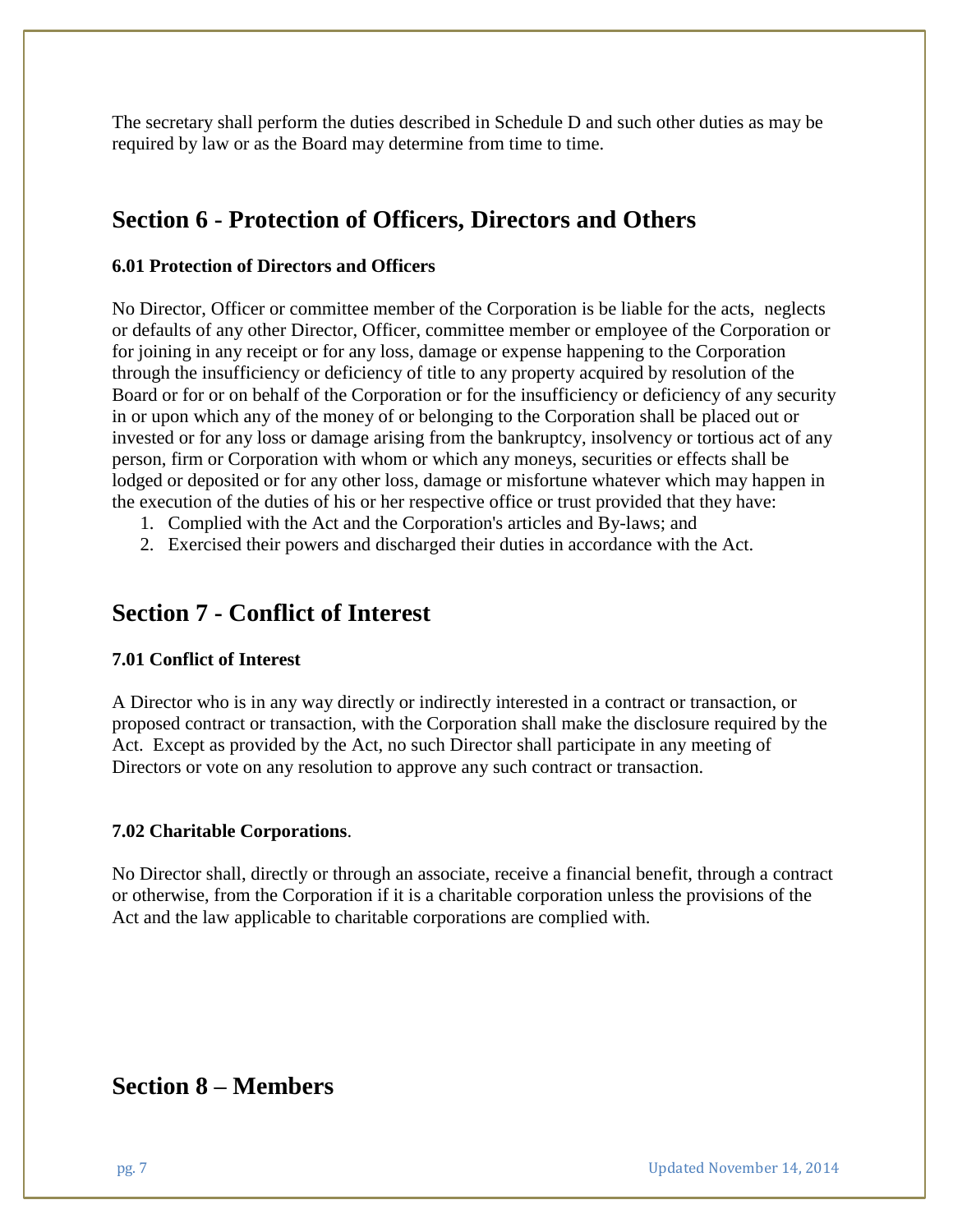#### **8.01 Members**

Membership in the Corporation shall consist of the incorporators named in the articles and such other persons interested in furthering the Corporation's purposes and who have been accepted into membership in the Corporation by resolution of the Board. **8.02 Membership**

A membership in the Corporation is not transferable and automatically terminates if the Member resigns or such membership is otherwise terminated in accordance with the Act.

#### **8.03 Disciplinary Act or Termination of Membership for Cause**

- 1. Upon 15 days' written notice to a Member, the Board may pass a resolution authorizing disciplinary action or the termination of membership for violating any provision of the articles or By-laws.
- 2. The notice shall set out the reasons for the disciplinary action or termination of membership. The Member receiving the notice shall be entitled to give the Board a written submission opposing the disciplinary action or termination not less than 5 days before the end of the 15-day period. The Board shall consider the written submission of the Member before making a final decision regarding disciplinary action or termination of membership.

# **Section 9 - Members' Meetings**

#### **9.01 Annual Meeting**

The annual meeting shall be held on a day and at a place within Ontario fixed by the Board. Any Member, upon request, shall be provided, not less than 21 days before the annual meeting, with a copy of the approved financial statements, auditor's report or review engagement report and other financial information required by the By-laws or articles.

The business transacted at the annual meeting shall include:

- 1. Receipt of the agenda;
- 2. Receipt of the minutes of the previous annual and subsequent special meetings;
- 3. Consideration of the financial statements;
- 4. Report of the auditor or person who has been appointed to conduct a review engagement;
- 5. Reappointment or new appointment of the auditor or a person to conduct a review engagement for the coming year;
- 6. Election of Directors; and
- 7. Such other or special business as may be set out in the notice of meeting.

No other item of business shall be included on the agenda for annual meeting unless a Member's proposal has been given to the Secretary prior to the giving of notice of the annual meeting in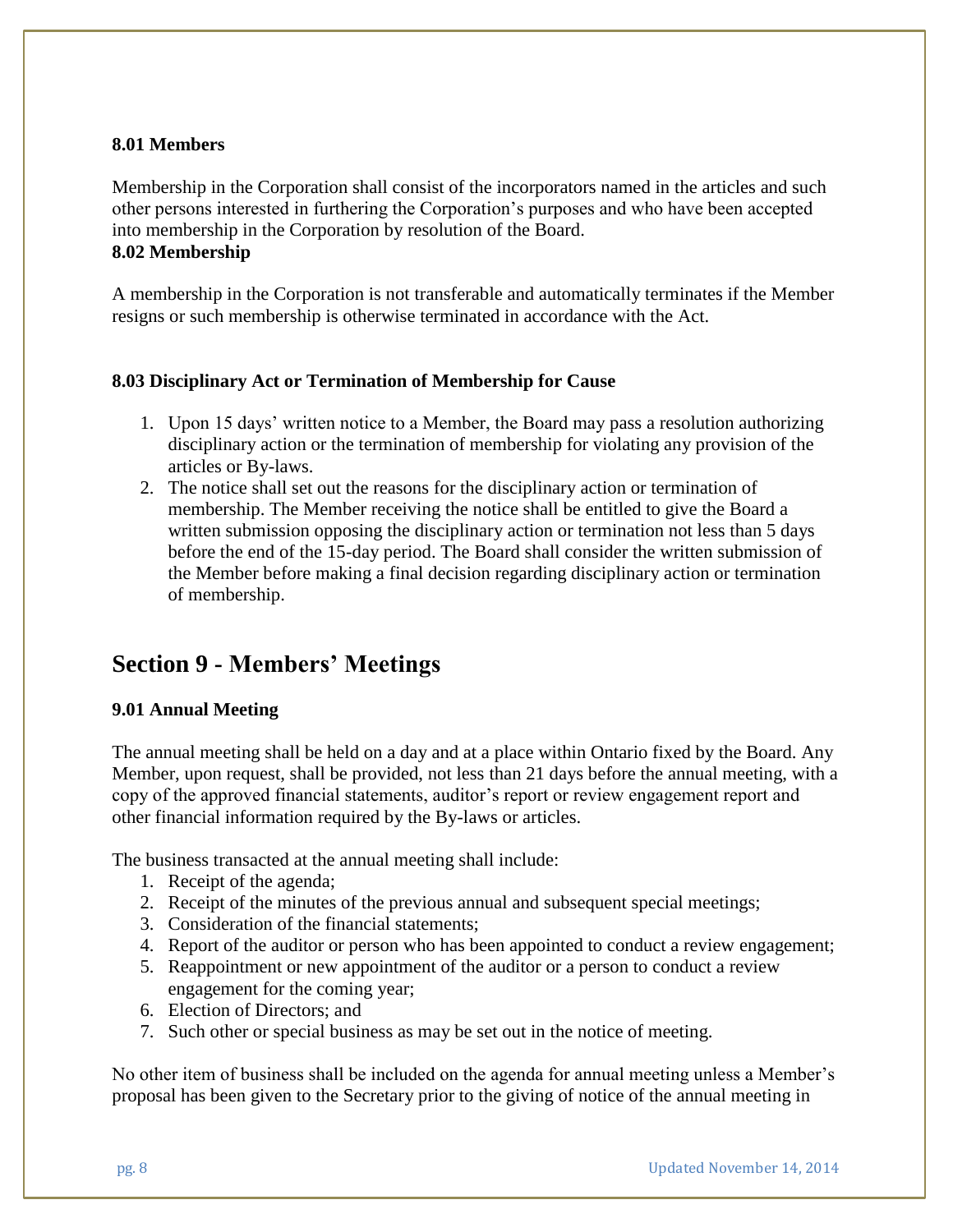accordance with the Act, so that such item of new business can be included in the notice of annual meeting.

#### **9.02 Special Meetings**

The Directors may call a special meeting of the Members. The Board shall convene a special meeting on written requisition of not less than one-tenth of the Members for any purpose connected with the affairs of the Corporation that does not fall within the exceptions listed in the Act or is otherwise inconsistent with the Act, within 21 days from the date of the deposit of the requisition.

#### **9.03 Notice**

Subject to the Act, not less than 10 and not more than 50 days written notice of any annual or special Members' meeting shall be given in the manner specified in the Act to each Member and to the auditor or person appointed to conduct a review engagement. Notice of any meeting where special business will be transacted must contain sufficient information to permit the Members to form a reasoned judgment on the decision to be taken. Notice of each meeting must remind the Member of the right to vote by proxy.

#### **9.04 Quorum**

A quorum for the transaction of business at a Members' meeting is a majority of the Members entitled to vote at the meeting, whether present in person or by proxy. If a quorum is present at the opening of a meeting of the Members, the Members present may proceed with the business of the meeting, even if a quorum is not present throughout the meeting.

#### **9.05 Chair of the Meeting**

The President shall be the chair of the Members' meeting; in the Chair's absence, the Members present at any Members' meeting shall choose another Director as chair and if no Director is present or if all of the Directors present decline to act as chair, the Members present shall choose one of their number to chair the meeting.

#### **9.06 Voting of Members**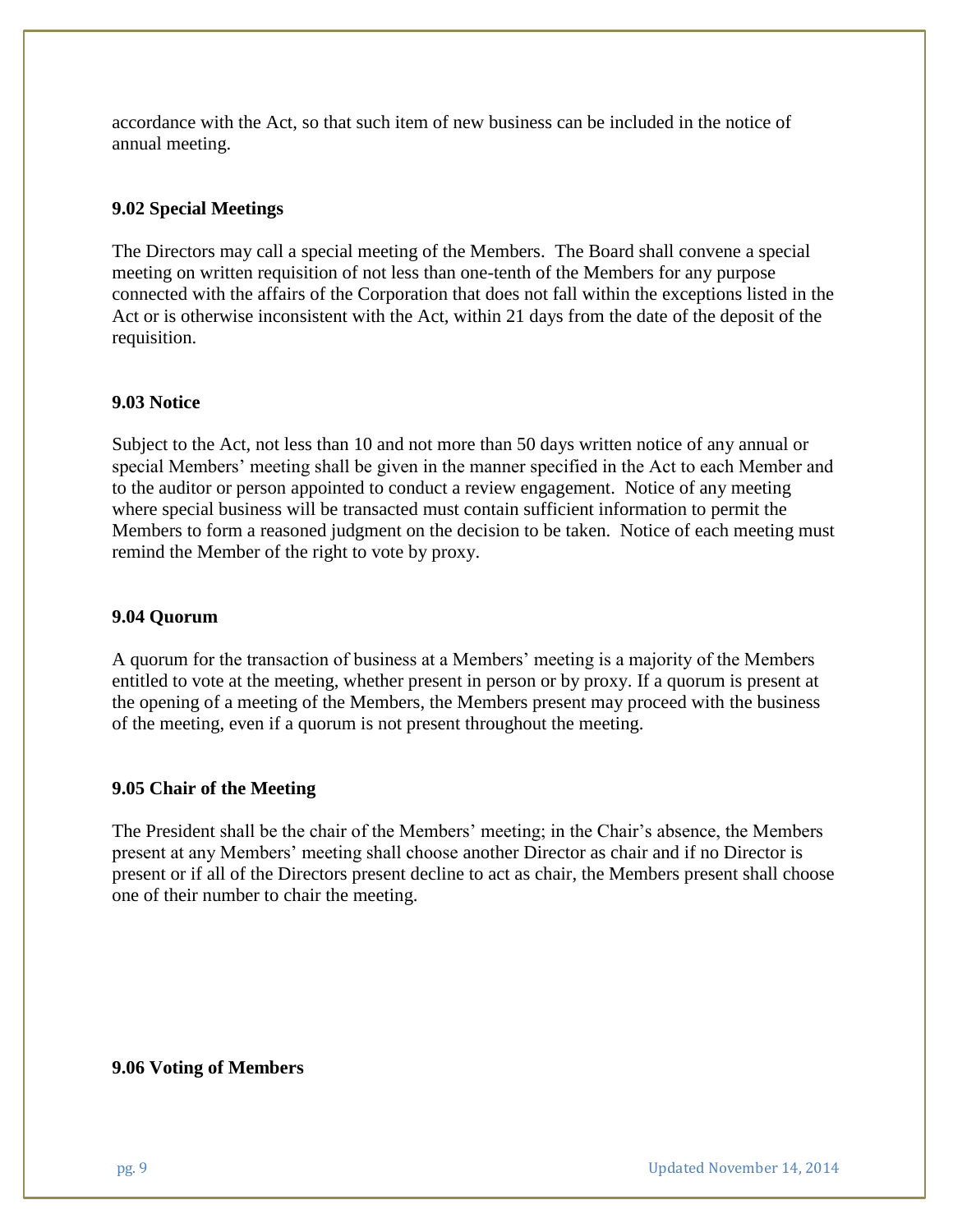Business arising at any Members' meeting shall be decided by a majority of votes unless otherwise required by the Act or the By-law provided that:

- 1. each Member shall be entitled to one vote at any meeting;
- 2. votes shall be taken by a show of hands among all Members present and the chair of the meeting, if a Member, shall have a vote;
- 3. an abstention shall not be considered a vote cast;
- 4. before or after a show of hands has been taken on any question, the chair of the meeting may require, or any Member may demand, a written ballot. A written ballot so required or demanded shall be taken in such manner as the chair of the meeting shall direct;
- 5. if there is a tie vote, the chair of the meeting shall require a written ballot, and shall not have a second or casting vote. If there is a tie vote upon written ballot, the motion is lost; and
- 6. whenever a vote by show of hands is taken on a question, unless a written ballot is required or demanded, a declaration by the chair of the meeting that a resolution has been carried or lost and an entry to that effect in the minutes shall be conclusive evidence of the fact without proof of the number or proportion of votes recorded in favour of or against the motion.

#### **9.07 Adjournments**

The Chair may, with the majority consent of any Members' meeting, adjourn the same from time to time and no notice of such adjournment need be given to the Members, unless the meeting is adjourned by one or more adjournments for an aggregate of 30 days of more. Any business may be brought before or dealt with at any adjourned meeting which might have been brought before or dealt with at the original meeting in accordance with the notice calling the same.

#### **9.08 Persons Entitled to be Present**

The only persons entitled to attend a Members' meeting are the Members, the Directors, the auditors of the Corporation (or the person who has been appointed to conduct a review engagement, if any) and others who are entitled or required under any provision of the Act or the articles to be present at the meeting. Any other person may be admitted only if invited by the Chair of the meeting or with the majority consent of the Members present at the meeting.

### **Section 10 – Notices**

#### **10.01 Service**

Any notice required to be sent to any Member or Director or to the auditor or person who has been appointed to conduct a review engagement shall be provided by telephone, delivered personally, or sent by prepaid mail, facsimile, email or other electronic means to any such Member or Director at their latest address as shown in the records of the Corporation and to the auditor or the person who has been appointed to conduct a review engagement at its business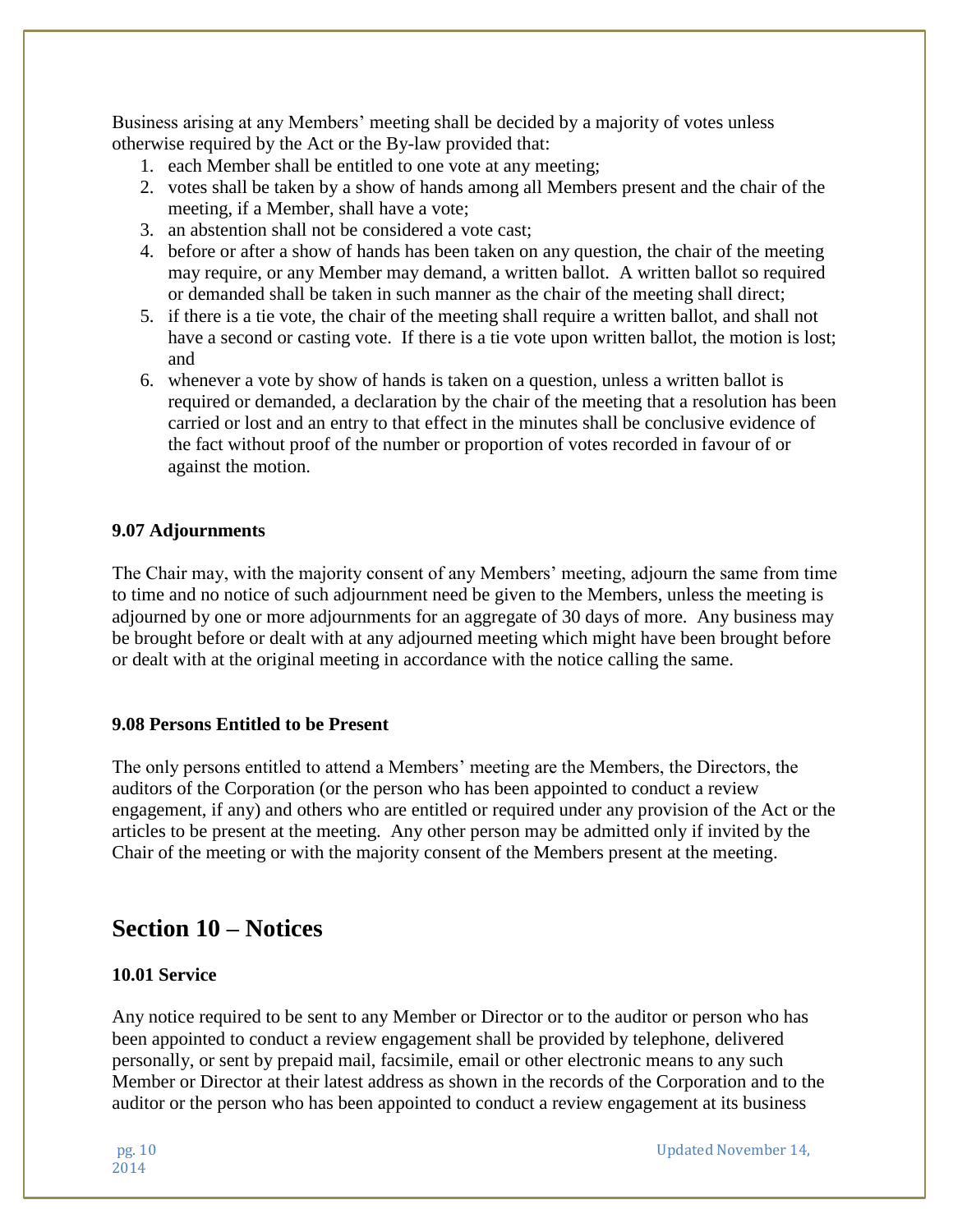address, or if no address be given then to the last address of such Member or Director known to the secretary; provided always that notice may be waived or the time for the notice may be waived or abridged at any time with the consent in writing of the person entitled thereto.

#### **10.02 Computation of Time**

Where a given number of days' notice or notice extending over any period is required to be given, the day of service or posting of the notice shall not, unless it is otherwise provided, be counted in such number of days or other period.

#### **10.03 Error or Omission in Giving Notice**

No error or accidental omission in giving notice of any Board meeting or any Members' meeting shall invalidate the meeting or make void any proceedings taken at the meeting.

# **Section 11 - Adoption and Amendment of By-laws**

#### **11.01 Amendments to By-laws**

The Members may from time to time amend this by-law by a majority of the votes cast. The Board may from time to time in accordance with the Act pass or amend this by-law other than a provision respecting the transfer of a membership or to change the method of voting by members not in attendance at a meeting of members.

\_\_\_\_\_\_\_\_\_\_\_\_\_\_\_\_\_\_\_\_\_\_\_\_\_\_\_\_\_ \_\_\_\_\_\_\_\_\_\_\_\_\_\_\_\_\_\_\_\_\_\_\_\_\_\_\_\_\_\_\_

**Enacted November XX, 2014**

**President Secretary** 

pg. 11 Updated November 14,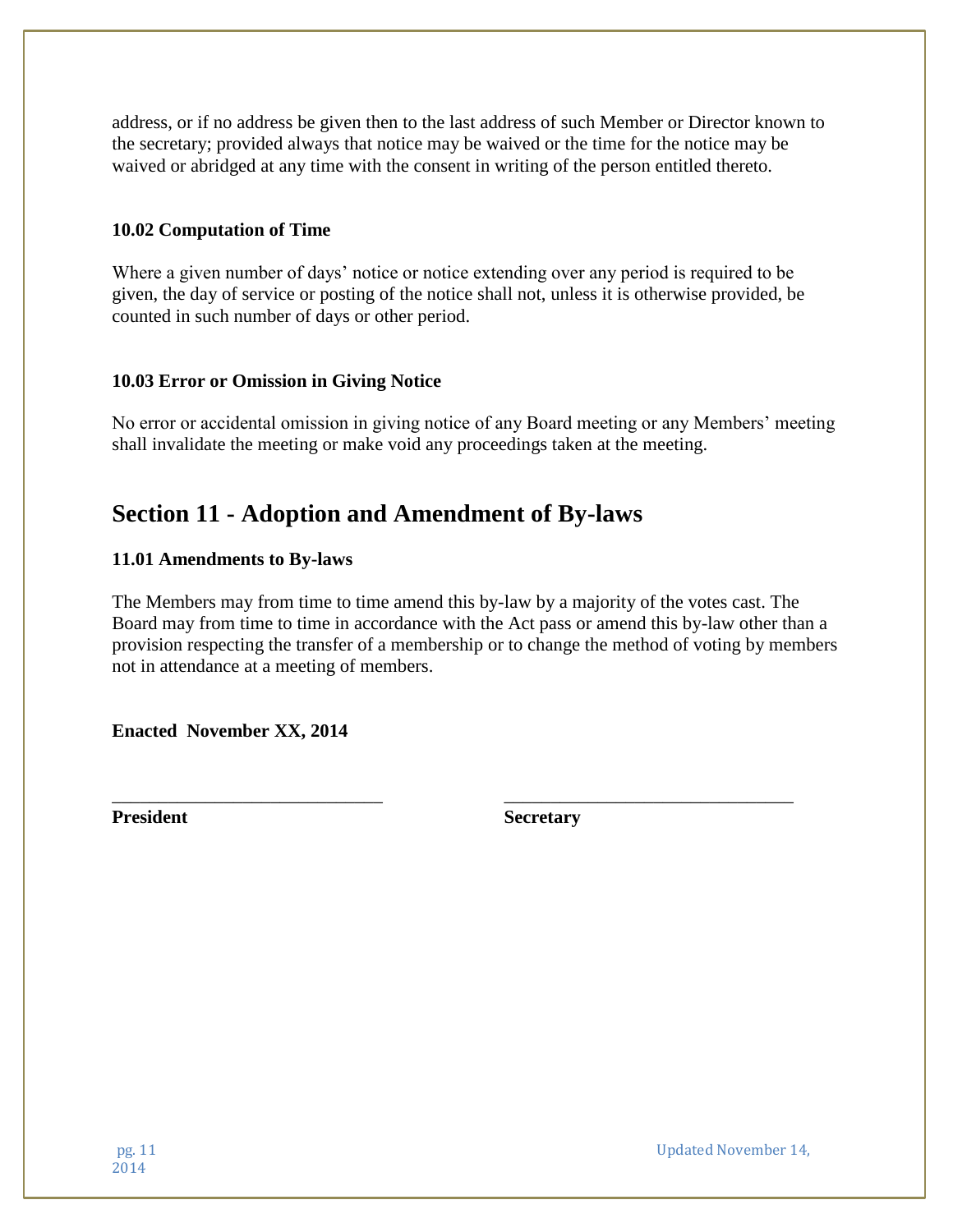# **Schedule A: Position Description of the President**

### **Role Statement**

The President provides leadership to the Board, ensures the integrity of the Board's processes, and represents the Board to outside parties. The President co-ordinates Board activities in fulfilling its governance responsibilities and facilitates co-operative relationships among Directors and between the Board and senior management of the Corporation. The President ensures the Board discusses all matters relating to the Board's mandate.

### **Responsibilities**

**Agendas.** Establish agendas aligned with annual Board goals and preside over Board meetings if also holding the office of Chair. Ensure meetings are effective and efficient for the performance of governance work. Ensure that a schedule of Board meetings is prepared annually.

**Direction.** Serve as the Board's central point of communication with the senior management of the Corporation; provide guidance to senior management, regarding the Board's expectations and concerns. In collaboration with senior management, develop standards for Board decisionsupport packages that include formats for reporting to the Board and level of detail to be provided to ensure that management strategies and planning and performance information are appropriately presented to the Board.

**Performance Appraisal.** Lead the Board in monitoring and evaluating the performance of senior management, if any, through an annual process.

**Work Plan.** Ensure that a Board strategic plan is developed and implemented that includes annual goals for the Board and embraces continuous improvement.

**Representation.** Serve as the Board's primary contact with the public.

**Reporting.** Report regularly to the Board on issues relevant to its governance responsibilities.

**Board Conduct.** Set a high standard for Board conduct and enforce policies and By-laws concerning Directors' conduct.

**Mentorship.** Serve as a mentor to other Directors. Ensure that all Directors contribute fully. Address issues associated with underperformance of individual Directors.

**Succession Planning.** Ensure succession planning occurs for senior management, if any, and Board.

**Committee Membership.** Serve as member on all Board committees.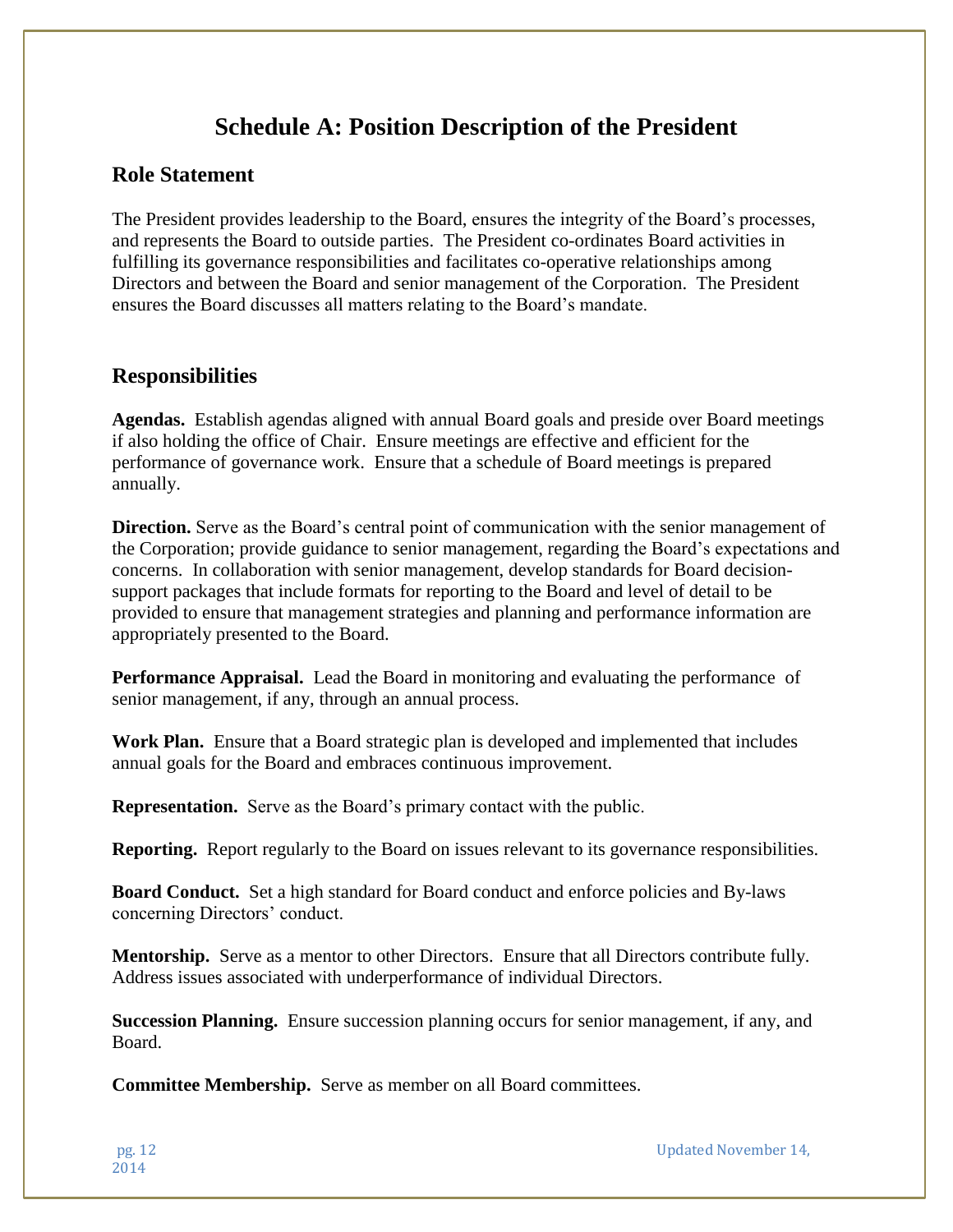# **Schedule B: Position Description of the Vice-President**

### **Role Statement**

The Vice-President works collaboratively with the President and other Directors to support the Board in achieving its goals and fulfilling its responsibilities.

### **Responsibilities**

#### **Supporting the President**

The Vice-President performs the duties of the President when the President is absent or unable to perform these duties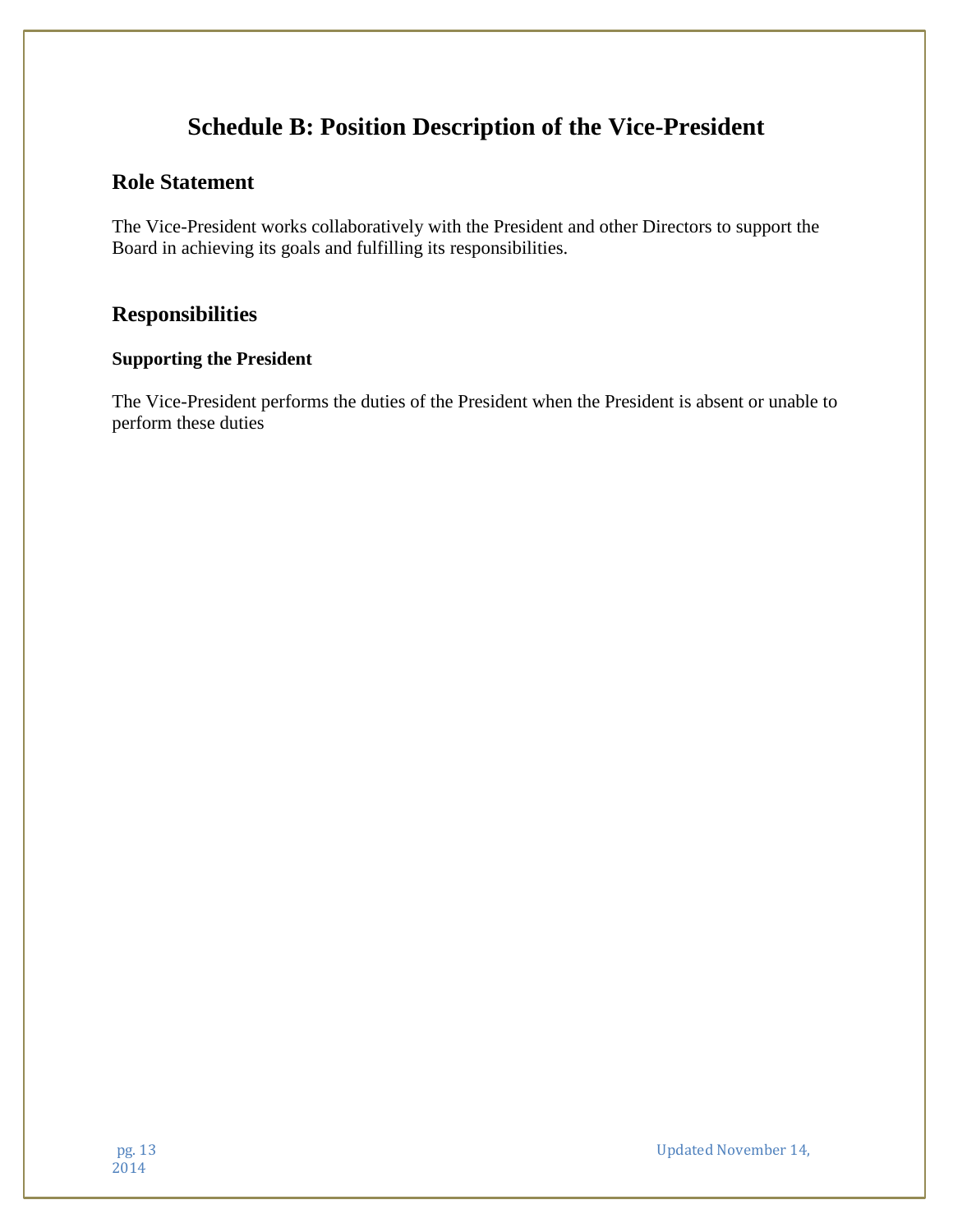# **Schedule C: Position Description of the Treasurer**

### **Role Statement**

The Treasurer works collaboratively with the President and other Directors to support the Board in achieving its goals and fulfilling its responsibilities.

### **Responsibilities**

#### **Custody of Funds.**

The treasurer shall have the custody of the funds and securities of the Corporation and shall keep full and accurate accounts of all assets, liabilities, receipts and disbursements of the Corporation in the books belonging to the Corporation and shall deposit all monies, securities and other valuable effects in the name and to the credit of the Corporation in such chartered bank or trust company, or, in the case of securities, in such registered dealer in securities as may be designated by the Board from time to time. The treasurer shall disburse the funds of the Corporation as may be directed by proper authority taking proper vouchers for such disbursements, and shall render to the Chair and directors at the regular meeting of the Board, or whenever they may require it, an accounting of all the transactions and a statement of the financial position, of the Corporation. The treasurer shall also perform such other duties as may from time to time be directed by the Board.

#### **Board Conduct.**

Maintain a high standard for Board conduct and uphold policies and By-laws regarding Directors' conduct, with particular emphasis on fiduciary responsibilities.

#### **Mentorship.**

Serve as a mentor to other Directors.

#### **Financial Statement.**

Present to the Members at the annual meeting as part of the annual report, the financial statement of the Corporation approved by the Board together with the report of the auditor or of the person who has conducted the review engagement, as the case may be.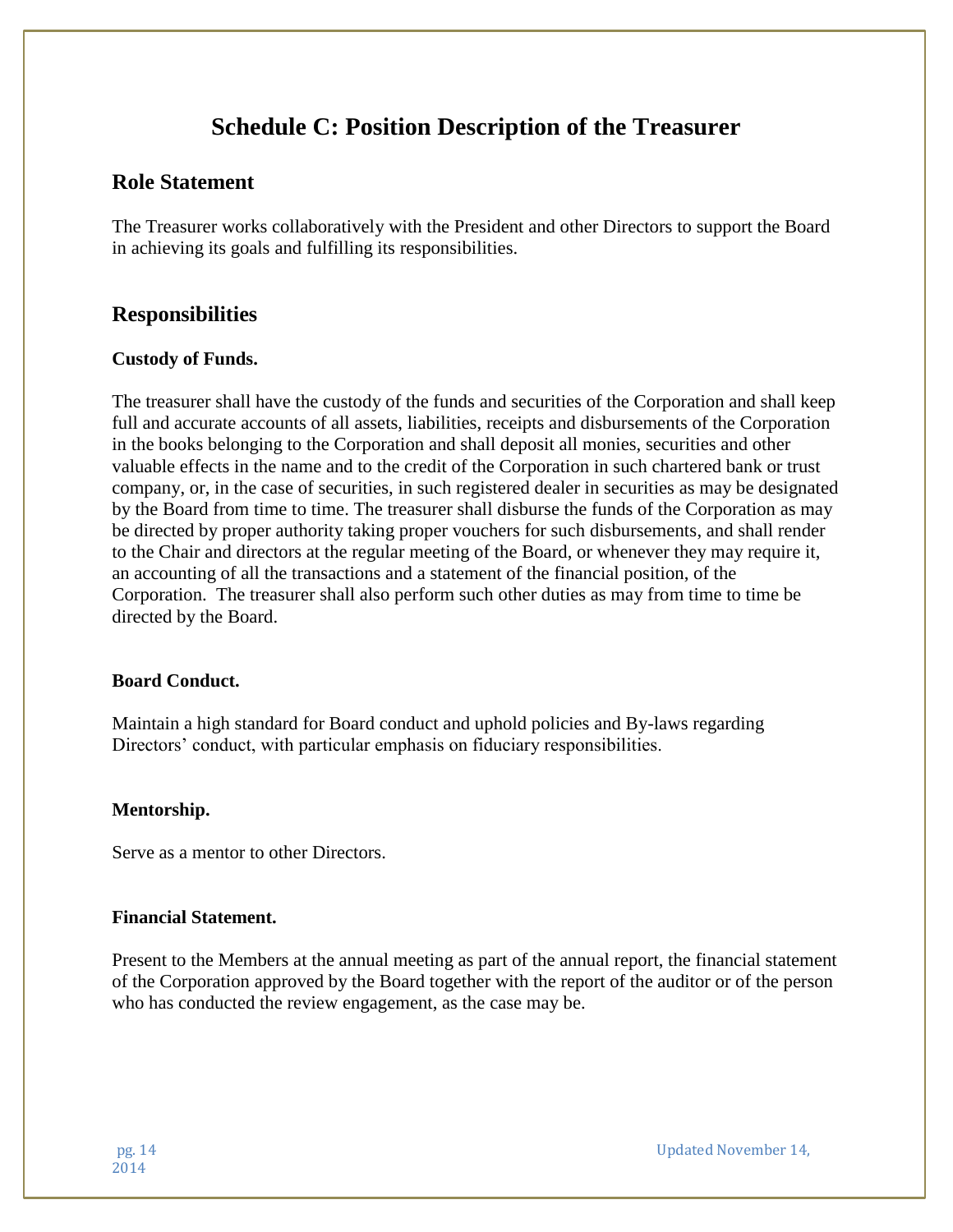

# **Schedule D: Position Description of the Secretary**

### **Role Statement**

The Secretary works collaboratively with the President to support the Board in achieving its goals and fulfilling its responsibilities.

### **Responsibilities**

#### **Board Conduct**.

.

Support the President in maintaining a high standard for Board conduct and uphold policies and the By-laws regarding Directors' conduct, with particular emphasis on fiduciary responsibilities

#### **Document Management**.

Keep a roll of the names and addresses of the Members. Ensure the proper recording and maintenance of minutes of all meetings of the Corporation, the Board and Board committees. Attend to correspondence on behalf of the Board. Have custody of all minute books, documents, registers and the seal of the Corporation and ensure that they are maintained as required by law. Ensure that all reports are prepared and filed as required by law or requested by the Board.

#### **Meetings**.

Give such notice as required by the By-Laws of all meetings of the Corporation, the Board and Board committees. Attend all meetings of the Corporation, the Board and Board committees.

\_\_\_\_\_\_\_\_\_\_\_\_\_\_\_\_\_\_\_\_\_\_\_\_\_\_\_ \_\_\_\_\_\_\_\_\_\_\_\_\_\_\_\_\_\_\_\_\_\_\_\_\_\_\_\_\_\_

Jennifer Franssen Erin Lee Marcotte President Secretary

KYC Board of Directors KYC Board of Directors

5 Oxford Street West, P.O. Box 1124, Kemptville, ON. K0G 1J0, Tel (613) 258-5212, Fax (613) 258-9223 [www.kemptvilleyc.com](http://www.kemptvilleyc.com/) Registered Charitable Number: 888300290RR0001  *A United Way Member Agency*

\_\_\_\_\_\_\_\_\_\_\_\_\_\_\_\_\_\_\_\_\_\_\_\_\_\_\_\_\_\_\_\_\_\_\_\_\_\_\_\_\_\_\_\_\_\_\_\_\_\_\_\_\_\_\_\_\_\_\_\_\_\_\_\_\_\_\_\_\_\_\_\_\_\_\_\_\_\_\_\_\_\_\_\_\_\_